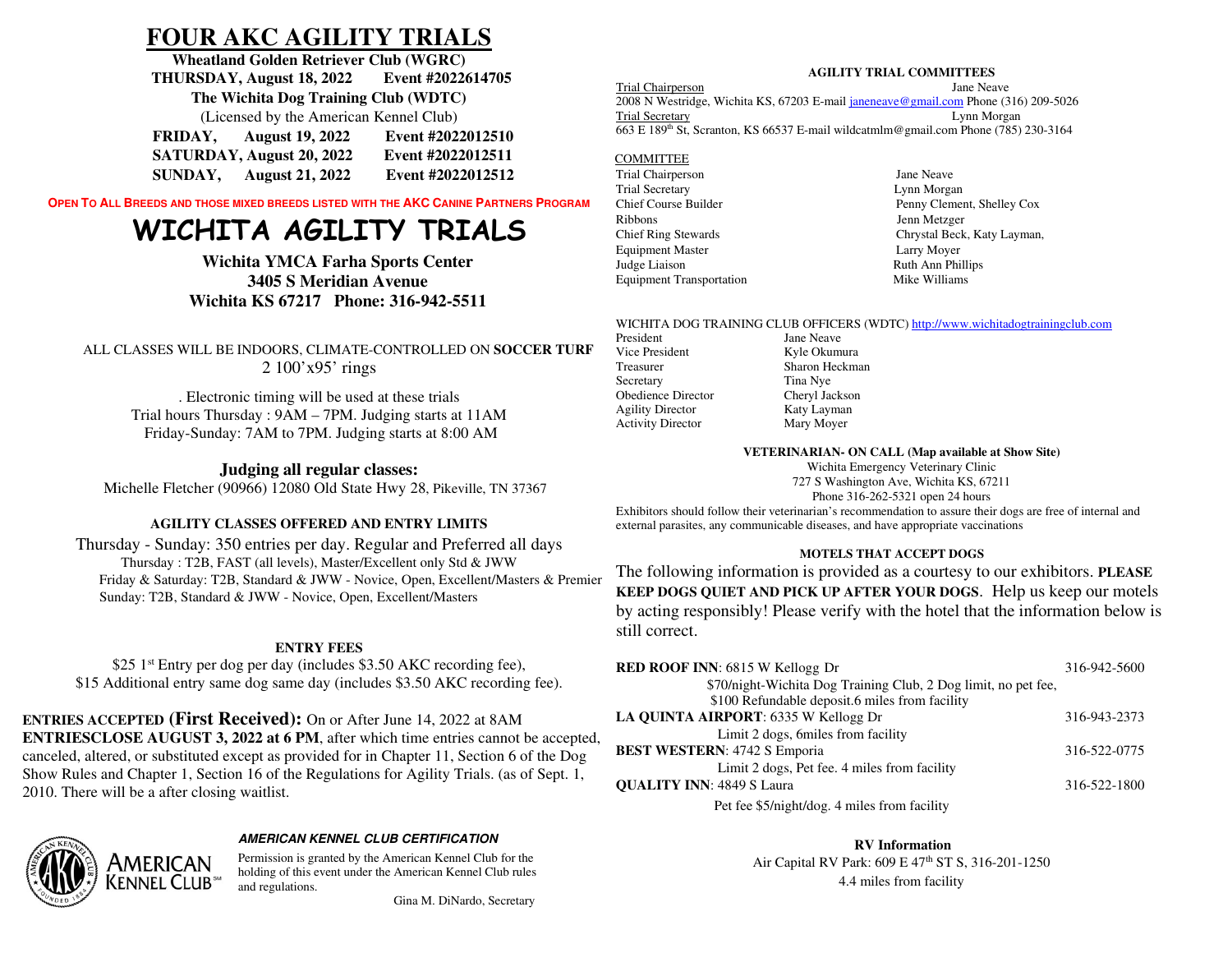#### **ROUTE TO THE TRIALS**

From South- take I-235N to exit3, follow signs for Meridian Ave, turn right onto S Meridian Ave. From North – take I-235S to exit 3, follow signs for Meridian Ave, turn left on S Meridian Ave. If you reach W  $34<sup>th</sup>$  St S, you have gone too far

#### **ENTRY FEES**

\$25 1<sup>st</sup> entry per dog per day (includes \$3.50 AKC recording fee). \$15 additional entry, same dog, same day (includes \$3.50 AKC recording fee). **Checks payable to WDTC**.

#### **SHOW REGULATIONS**

 **Declination of Entries:** The Wichita Dog Training Club, Inc. and the Wheatland Golden Retriever Club may decline entries for cause and may refuse to receive or may remove any dog on account of aggression, disease, deformity, injury or illness which may affect the dog's physical or mental performance. No one shall have any claim or recourse against the Wichita Dog Training Club, Inc., the Wheatland Golden Retriever Club, or any official thereof.

 **Bitches in Season are not permitted in the Trial.** The club will refund all but Ten dollars per day of the entry fees for bitches unable to compete for that reason or in cases of the dog's injury. Dogs injured and unable to compete will be refunded all but \$15.00 with verification from your veterinarian.

#### **The Trial Secretary must be notified of such claim & exhibitor must submit a written statement from a veterinarian for refund.**

 **Entry fees** will not be refunded in the event the dog is absent, disqualified, excused by Judge or barred from competition by action of the Trial Committee. If, because of riots, civil disturbances, fire, an act of god, public emergency, act of a public enemy, or any other cause beyond the control of the organizing committee or other acts beyond the control of the Trial Committee it is impossible to open or to complete the show, no refund of entry fees will be made.

 **Exhibitors must be governed** by any rules or regulations or civil authorities, building and parking restrictions. Vehicles parked contrary to regulations will be subject to towing at owner's expense.

#### **NOTICE TO EXHIBITORS**

 The safety of the dogs is our primary concern. By entering this trial, exhibitors are acknowledging that they are familiar with the rules and regulations of this sport, and that their dogs are familiar with and able to perform the obstacles safely.

 This trial is open to all dogs over the age of 15 months and **OPEN TO ALL BREEDS** that are registered with the American Kennel Club or are registerable breeds that have obtained AKC ILP/PAL numbers or an AKC Canine Partners listing number, or approved FSS breeds are eligible to participate, except bitches in season, aggressive dogs, or dogs suffering from any deformity, injury, or illness which may affect the dog's physical or mental performance. Refer to Chapter 2 of the Registration and Discipline Rules for the listing of registerable breeds that may participate.

 All dogs must be on leash at all times except when in the ring or when in the designated agility warm-up area. It is expressly understood that exhibitors alone are responsible for the behavior of their dogs and/or children. Any exhibitor whose dogs and/or children create unnecessary disturbances or repeatedly engage in unsafe or disruptive behavior may, at the discretion of the Show Committee, be asked to leave the show site. In such case, no refund of any fees paid will be made.

 **Returned checks do not constitute a valid entry fee**. The Trial Secretary will add a \$40.00 service charge for any returned checks. Subsequent returned checks from the same exhibitor may result in their being put on a CASH ONLY basis.

 **No Refund for Duplicate Entries**. We will make every effort to find all duplicate entries, but if an entry has been processed, no refund will be made.

#### **PHOTOGRAPHY**

No flash photography will be allowed while a dog is running on the course.

.

#### **MOVE-UPS**

 Dogs may be moved to a higher class at the request of the owner, as a result of qualifying for an agility title, provided that the request is made to the Trial Secretary not later than 6:00 PM, Monday, August 15, 2022. Move-ups after Thursday of the trial must be made within 15 mins. of the end of the last class. Dogs so moved up will be entered at the end of the running order. A move-up form is included in this premium. Email move-ups will be allowed if sent to wildcatmlm@gmail.com before 6 PM Monday, Aug 15, 2022.

#### **Covid Protocol**:

We will abide by the CDC and Sedgwick County Covid precautions in effect at the time of the trial.

#### **AWARDS**

A qualifying score is required for all awards of titling classes. Rosette ribbons will be awarded for 1st through 4th place in each height division of each class at each trial. Qualifying ribbons will be awarded to all dogs receiving a qualifying score. Double Q and new title ribbons will be awarded where appropriate. A commemorative MACH/PACH ribbon and MACH/PACH bar will be awarded to each dog earning a MACH/PACH title at these trials.

**ENTRIES WILL NOT BE ACCEPTED WITHOUT FEES**. Canadian exhibitors must submit entries with international money orders guaranteed in U.S. Funds. **NO ENTRIES WILL BE ACCEPTED WHICH REQUIRE A SIGNATURE FOR DELIVERY**. Entries not on official AKC Entry Forms and Photocopies of Entry Forms without the Agreement and Rules on the reverse side of the Official AKC Entry form are NOT ACCEPTABLE. Changes, Additions, or Corrections to entry forms MUST be received in writing or by email prior to close of entries. Those received by telephone are NOT acceptable.

 **Errors on entry blanks**: Owners are responsible for errors in making out entry forms whoever may have made such errors and no entry will be refunded in the event of such errors or cancellations of entries after the published closing date.

| STANDARD/E REFERRED CLASSES                                                                                                                                                |                                                                          |                                                                                                          |  |  |  |  |  |
|----------------------------------------------------------------------------------------------------------------------------------------------------------------------------|--------------------------------------------------------------------------|----------------------------------------------------------------------------------------------------------|--|--|--|--|--|
| <b>Standard Classes</b>                                                                                                                                                    | <b>Preferred Classes</b>                                                 |                                                                                                          |  |  |  |  |  |
| Exhibitors may choose<br>To enter their dog in a<br>higher height division than<br>required by AKC, but not in<br>a height division lower than<br>the AKC mandated height. | The following jump<br>heights shall be used in<br>all Preferred Classes. | Owners are responsible for entering<br>their dog in the proper height<br>division.<br>For Dogs measuring |  |  |  |  |  |
| 8"                                                                                                                                                                         | 4"                                                                       | 11" & under at the withers                                                                               |  |  |  |  |  |
| 12"                                                                                                                                                                        | 8"                                                                       | 14" & under at the withers                                                                               |  |  |  |  |  |
| 16"                                                                                                                                                                        | 12"                                                                      | 18" & under at the withers                                                                               |  |  |  |  |  |
| 20"                                                                                                                                                                        | 16"                                                                      | 22" & under at the withers                                                                               |  |  |  |  |  |
| 24"                                                                                                                                                                        | 20"                                                                      | Over 22" at the withers                                                                                  |  |  |  |  |  |
| 26"                                                                                                                                                                        |                                                                          | Dogs entered at this height at owner's<br>discretion.                                                    |  |  |  |  |  |

# $S_{\text{max}}$ **DREFERRED** CLASSES

#### **VOLUNTEERS**

A sign up link will be provided with the final confirmation emails for exhibitors to volunteer. As always, we cannot run our trials without your help, so please sign up where you can. We will provide vouchers for all volunteers.

#### **GENERAL INFORMATION**

- **ALL CRATES MUST BE ON CRATE MATS.**
- $\blacksquare$  **PLEASE POTTY DOGS AT THE DESIGNATED AREAS AND PICK UP AFTER YOUR DOG. THERE WILL BE A \$5 FEE FOR ANY ACCIDENTS ON THE TURF.**
- **EXHIBITORS SEEN NOT PICKING UP AFTER YOUR DOG MAY BE ASKED TO LEAVE THE TRIAL.**
- ▉ **WE WILL BE OFFERING FEO (FOR EXHIBITION ONLY) AT THIS TRIAL.**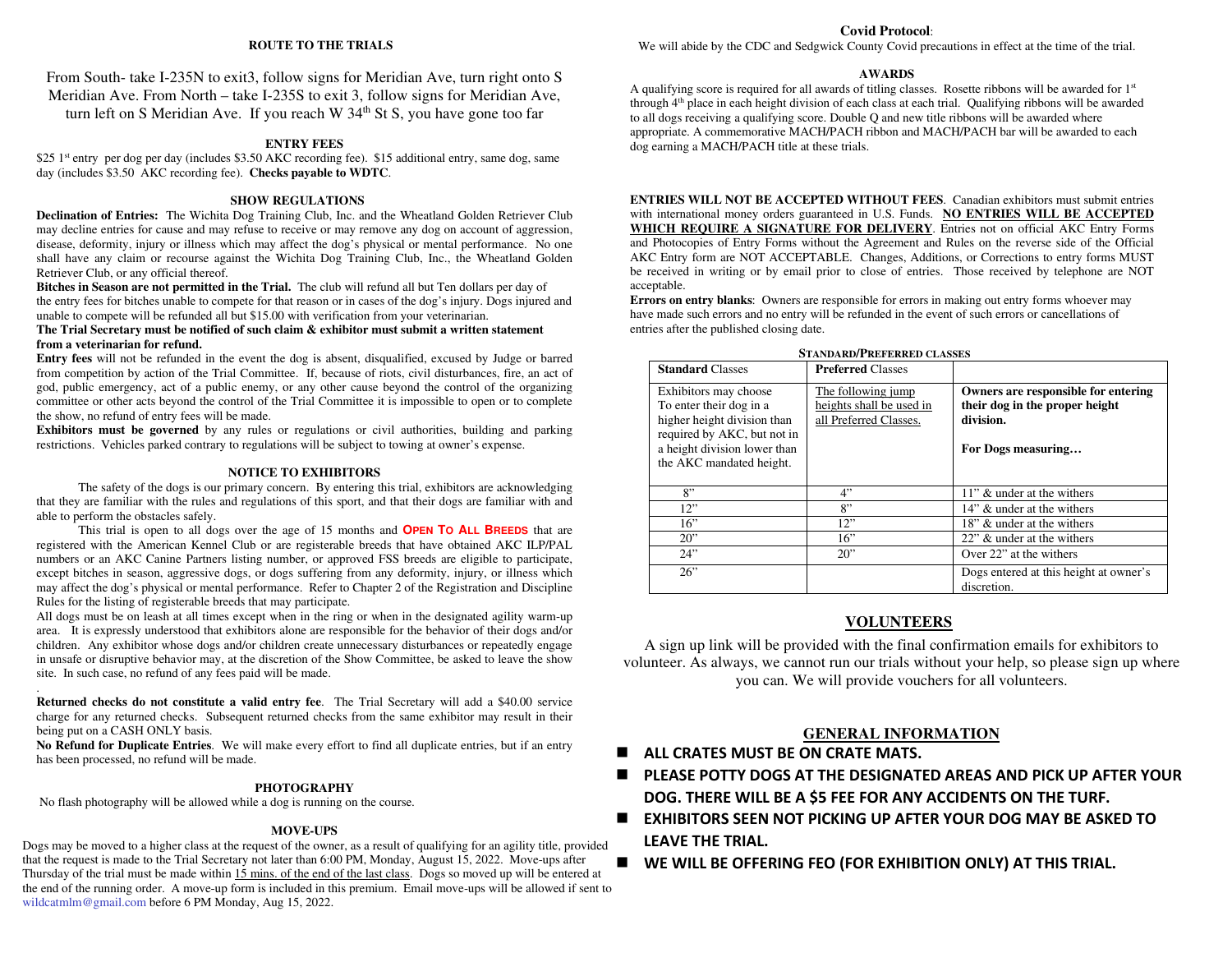# **Class Changes Effective January 1, 2020**

# **Entering a Mixture of Regular and Preferred Classes Within the Same Trial Weekend – Multiple Jump Heights Within the Same Trial Day**

 Effective January 1, 2020, exhibitors may enter a mixture of both Regular and Preferred classes on the same trial day and/or during a trial weekend. For example, the same dog may now be entered in Regular FAST and/or T2B to finish up those titles while also entered in Preferred Master STD/JWW to start working towards their PACH at the lower height. Any mixture of Regular and Preferred classes is allowed.

Please note that if a dog qualifies in Regular Master Standard and Preferred Master JWW (or vice versa) on the same trial day, then NO Double Q shall be earned toward either the MACH or PACH title. The Double Q still requires that Standard Agility and Jumpers With Weaves be either both Regular OR both Preferred on the same trial day.

Additionally, within the same Regular or Preferred classes, a dog may now be entered in multiple jump heights within the same trial day. For example, the same dog may now be entered in 20-inch Master STD/JWW while also entered in 24C-inch Premier STD/JWW on the same trial day.

A separate entry form must be submitted when the same dog is being entered in a mixture of Regular and Preferred and/or different jump heights within the same trial weekend thereby clearly indicating which class(es) and/or jump heights belong together for each trial day of the weekend.

When calculating entry fees, treat multiple entry forms for the same dog as if only one form had been filled out. In other words, the 1<sup>st</sup> run entry fee is only paid once per day,<sup>*'*</sup> per dog, even if that dog's runs have been submitted on multiple entry forms.

# **Entering For Exhibition Only (FEO)**

 As of January 1, 2020, For Exhibition Only may be offered at the option of the host club. FEO will be offered on a one-year pilot basis in order to give AKC time to evaluate its impact. FEO will allow exhibitors to work with their dogs in a trial environment. FEO is only allowed in the Time 2 Beat and FAST classes. FEO will be of value to new exhibitors or exhibitors that are having difficulty with a specific obstacle and/or ring environment. Competitors must enter in T2B and/or FAST. Participation in FEO is non-qualifying.

- FEO runs are treated as trial entries. The exhibitor must enter the class(es) (T2B and/or FAST) prior to the closing date, pay class entry fee(s) and the Trial Secretary must record the entry in the Trial Catalog as part of the results for that class. FEO does not need to be noted on the entry form; the handler will declare the day of the show.
- Dogs may be entered in any jump height for FEO runs. If entered in an ineligible jump height, the team is committed to FEO for that run and must
- declare FEO on the start line. Day of show jump height changes are not allowed.
- Dogs may be entered in any level of FAST (Novice, Open, Excellent, Master). If the dog is not eligible for the level entered, the team is committed to FEO for that run and must declare FEO on the start line. Day of show level changes are not allowed.
- The exhibitor must declare FEO in the ring prior to leading out. FEO may be declared earlier (ex. when checking in at the gate board).
- Toys are allowed in the ring
	- o Toys must be non-audible
	- o Toys may not leave the handler's hand
	- o Toys that roll freely cannot be used
- Food/treats are not allowed in the ring
- FEO should be utilized for the benefit of the dog and not as a punitive correction. Harsh verbal and /or physical corrections shall not be tolerated. Any determination of harshness by the judge shall be immediately whistled and the handler will be dismissed from the ring.

 • A judge must monitor the entire run. Judges can stop a run at any time *(Note: This section only needs to be published in the Premium List if the Club is offering FEO.)* 

# **Fix and Go On (FNG)**

 As of January 1, 2020, Fix and Go On will be offered on a one-year pilot basis in order to give AKC time to evaluate its impact. FNG allows exhibitors to immediately reattempt an obstacle at any time while on course when the dog's performance of an obstacle is not to their expectation. This allows the dog to successfully complete the obstacle then finish the course or leave the ring on a positive note. Using FNG will result in a non-qualifying score.

Fix and Go On is not pre-entered; rather, it occurs during the course of the run.